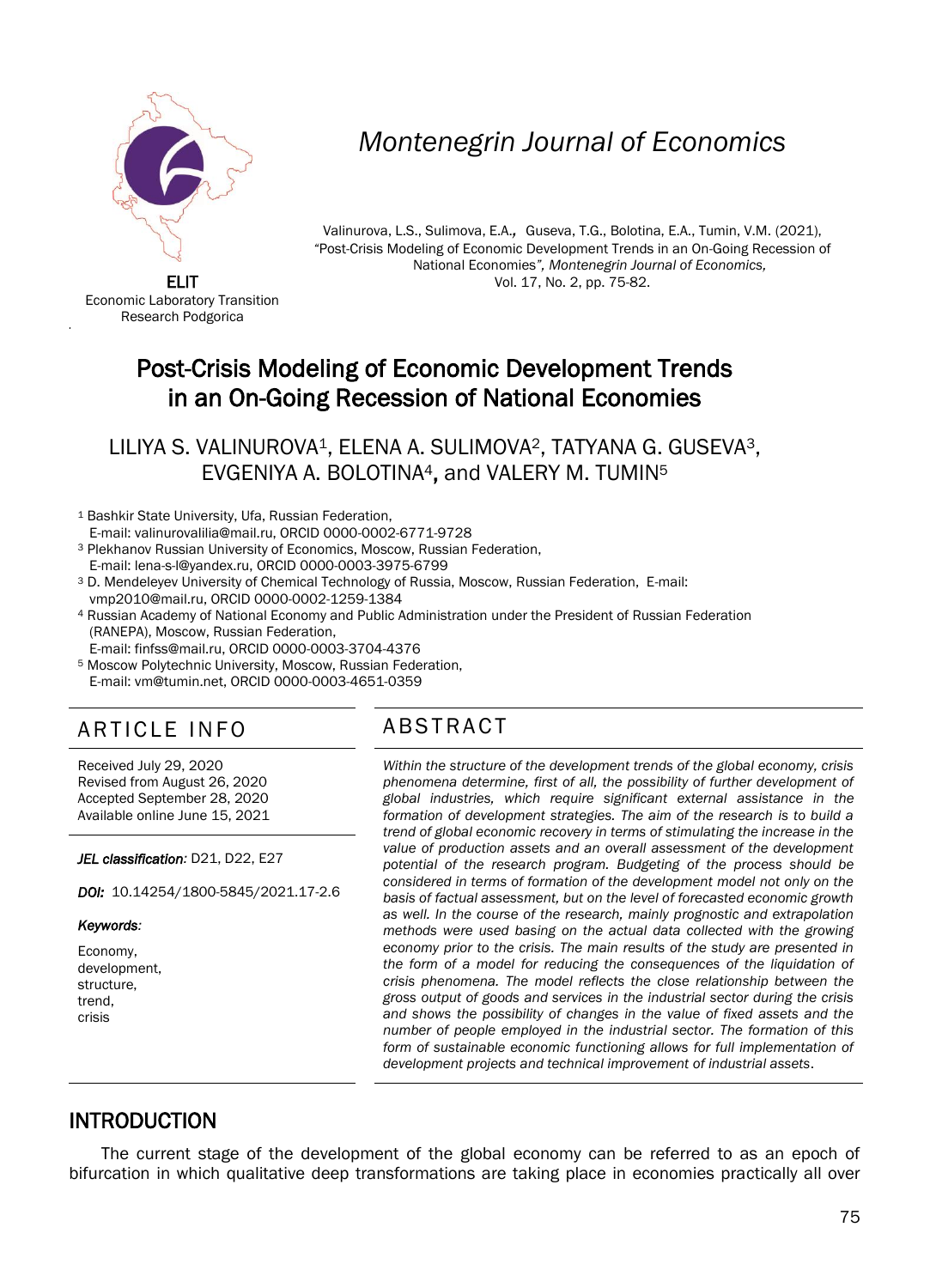the world (Delibasic, 2019; Iacobuta et al., 2019). Economists have defined this process as a global transition period, during which transformation processes take place under the influence of large-scale, long-term processes of global development, the so-called megatrends. Of these, globalization is the main one.

## 1. LITERATURE REVIEW

Globalization, according to M.B. Konashev, in turn, generates transformations, the research of which has allowed identification of five transformational megatrends [Konashev, M.B., (2019)]: the transformation of the value base of development; changes in the priorities of the model of economic development; changes in the ways of building social ties; concentration on the solution of global problems of human development and the organic combination of global processes with the processes of other levels. A. Buzgalin and A. Kolganov (2009) speak in terms of the classical theory of political economy, which associates globalization with the entry of states and society into a new phase of interaction characterized by the infinity and universality. It is the process of globalization since the early 1990s that, according to T. Sayakbayev, et al. (2019) has become the prevailing theoretical scheme used to explain the world order.

Globalization processes are aimed at spreading political, economic and cultural influence of any country or several countries on the whole of the world. Specifically, this is shown by the authors A.T. Uskelenova et al. (2017), who use regional social transformation in Kazakhstan as an example, that takes place under the influence of globalization. M. Amal (2016) does the same thing using the example of Brazil. In the late 20th century, a separate branch of knowledge was formed in science, the subject of which was, on the one hand, globalization and anti-globalistic struggle, according to W. Gong (2003) and Z. Fu (2010), and, on the other hand, globalism and anti-globalism, which W. Huang and L. Jiang (2018) generally refer to as *Globalistics,* a separate scientific branch of knowledge.

The main research method is the Bertelsmann Index modelling. This method, based on parametric equations, makes it possible to identify growth opportunities for countries with economies in transition. Structural deformations of the economy are long-standing distortions in the sectoral, technological, and institutional structure of the economy, which lead to low efficiency in the creation of most of the gross added value by enterprises with a low level of processing of products and the use of technologies of lower technological paradigms.

Structural changes in the economy occur continuously as a reaction to various factors (conjunctural, innovative, institutional, etc.); they have a natural character and, according to the evolutionary approach, are an objective process of economical development. At the heart of the development process is the mismatch between the changes in the structure of needs and interests of economic entities and changes in the location, technology of use and distribution of economic resources, which generates uneven dynamics of the ratio of quantitative indicators of various elements within the structure. At a certain stage of economic development, the structure of the economy, which by its nature is quite inert, may be in conflict with the global conditions of functioning and the goals of state socio and economic policies. In this case, structural changes are inevitable in the form of structural transformations, which can be represented as econometric equations of the form,

$$
\begin{cases}\nD_i = \alpha + \beta t + \gamma t^2 \\
I_{ii} = \alpha + \beta I_{i+1} + \gamma D_t \\
F_{ii} = \alpha + \beta F_{i+1} + \gamma I_{it} \\
Z_{ii} = \alpha + \beta t \\
V_{ii} = \alpha + \beta F_{i+1} + \gamma DZ_{it}\n\end{cases}
$$
\n(1)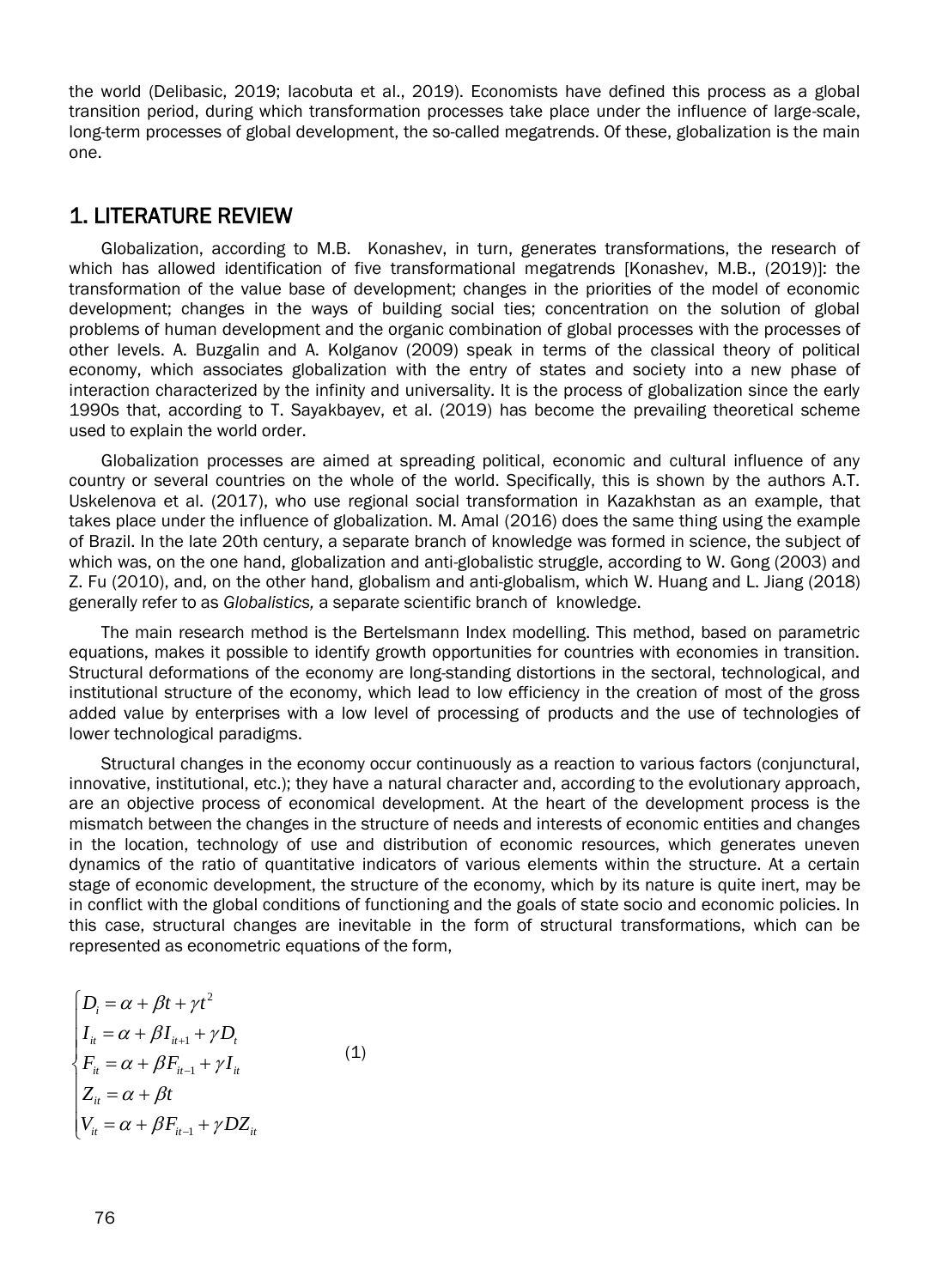where  $\,D_i$ - budget revenues of the country;  $\,I_{it}$  - investment in fixed capital;  $\,F_{it}$  - volume of fixed assets in the i-th industry;  $\,F^{\,}_{it}\,V^{\,}_{it}$ - number of employees in the i-th industry;  $\,\alpha$  - production of goods and services in the i-th industry; - free term of the system of econometric equations;  $\,\beta\,$   $\gamma$  - coefficients of the system of econometric equations.

In our opinion, transformation is a complex process of the modification of an economic system, which implies quantitative and qualitative changes in the components of the system and the spheres of public life. Due to the fact that transformation is a complex, multilevel and multidimensional process, which involves a transition from one economic system to another and has its own nuances in different countries, it is necessary to examine stages of this transition, including those in the changing structure of the social environmental development (Lovanov, 2018).

Stochastic dependencies, which take into account the influence of several factors on the effective feature, are described by means of correlation analysis. Dependencies are represented as analytical equations (functions).

To describe the dependence of average budget revenues per region in 2001-2018, we will use the capabilities of the *Microsoft Office* software package, specifically, those enabling modeling of stochastic interrelationships in the *Microsoft Excel* editor.

The level of approximation of the analytical representation of the stochastic dependence of the selected type of equation is determined by the coefficient of multiple determination calculated by the formula:

$$
R^{2} = 1 - \frac{\sum_{i=1}^{n} l_{i}^{2}}{\sum_{i=1}^{n} (y_{i} - \overline{y})^{2}}
$$
 (2)

where  $y_i$  - actual level of the i-th indicator;  $y$  - average value;  $l_i^2$  $l_i^2$  - deviation of the actual level of the i-th indicator from the estimated one.

We will study the dynamics of the consolidated budget revenues in 2001-2018 and form a polynomial. The results show a significant influence of time on the level of consolidated budget revenues  $R<sup>2</sup>=0.9571$ . Thus, the regression equation of the dependency of the aggregate budget revenues will be:  $D_t = 121362 + 4248, 3t^2 - 23803t$ (3)

This model is adequate by the criteria F, the actual value of the Fisher criterion (Table 1).

Table 1. Model quality check parameters

| Criteria | D+     |
|----------|--------|
|          | 0.9571 |
|          | 379.27 |

Source: own

Calculations for the industry will be made with regard to the data in Table 2. We study the interdependence between investments in fixed assets in the industry in 2001-2018 and the sums of revenues from the consolidated budget. Using the graphical capabilities of the *Microsoft Excel* editor, we will create a regression equation of dependence of the amount of fixed investment in the industry on the amount of consolidated budget revenues, exclusively.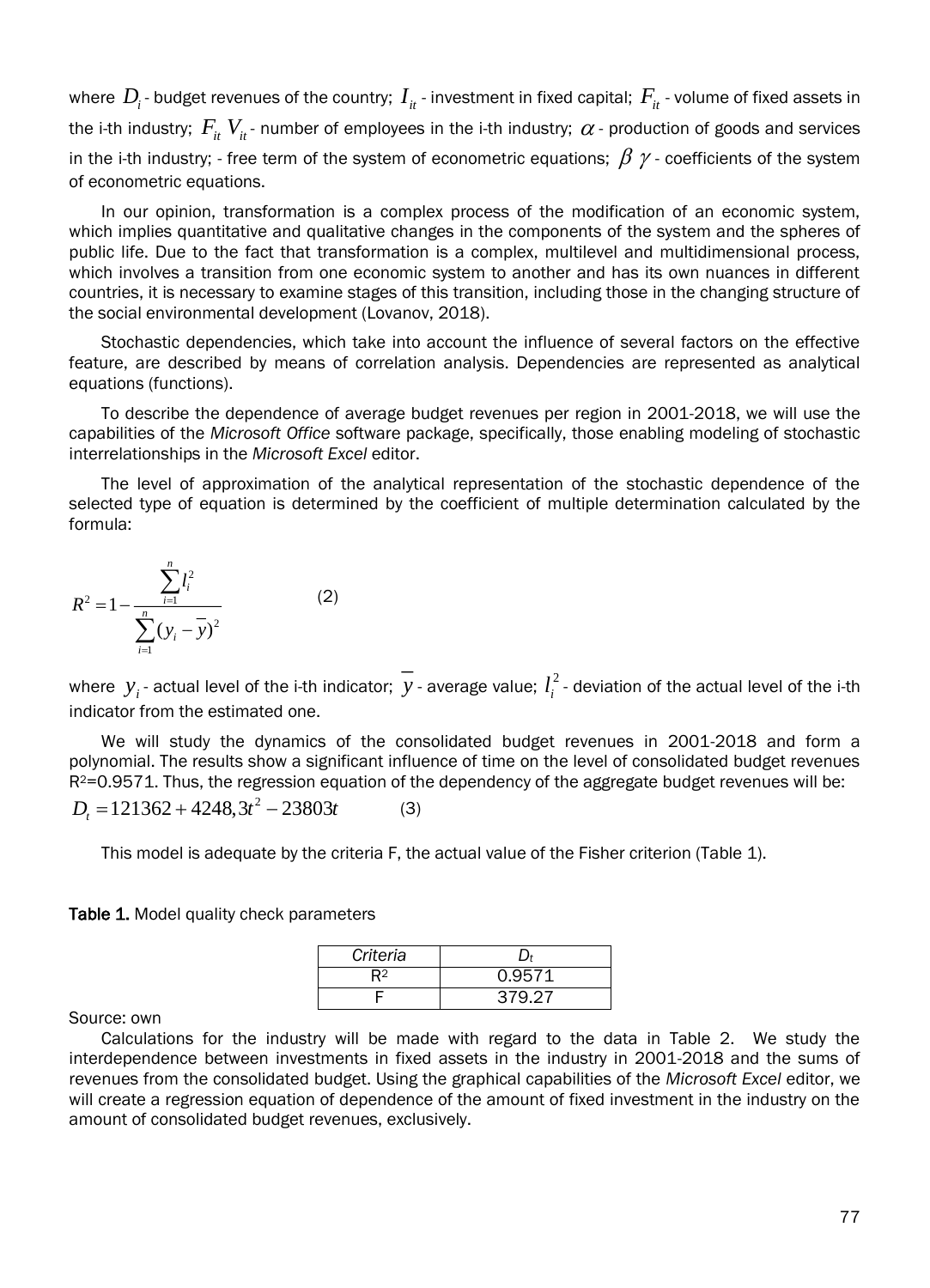Table 2. Input data for formation of models for the industry in 2001-2018.

| Years | $D_t$ , million dollars | $l_t$ , million<br>dollars | $F_{it}$ , million dollars | $Z_{it}$ , thousand<br>people | $V_{it}$ , million<br>dollars |
|-------|-------------------------|----------------------------|----------------------------|-------------------------------|-------------------------------|
| 2001  | 54,934.6                | 12,127.9                   | 311,089.0                  | 4,390.3                       | 222,045.0                     |
| 2002  | 61,954.3                | 13,989.7                   | 339,259.0                  | 4,220.4                       | 241,694.0                     |
| 2003  | 75,285.8                | 18,246.8                   | 362,598.0                  | 4,123.2                       | 289,599.0                     |
| 2004  | 91,529.4                | 28,190.8                   | 420,080.0                  | 4,077.1                       | 388,838.0                     |
| 2005  | 134,183.2               | 3.5031.1                   | 456,738.0                  | 4.072.4                       | 479.402.0                     |
| 2006  | 171,812.0               | 44,803.7                   | 525,222.0                  | 4,036.9                       | 553,519.0                     |
| 2007  | 219,937.0               | 64,341.4                   | 660,369.0                  | 3,973.0                       | 710,209.0                     |
| 2008  | 297,844.0               | 76,617.7                   | 760,194.0                  | 3,871.4                       | 925,453.0                     |
| 2009  | 272,967.0               | 57,657.6                   | 970,942.0                  | 3,546.9                       | 799,496.0                     |
| 2010  | 314,506.3               | 58,558.2                   | 1,101,199.0                | 3,461.5                       | 1,004,608.0                   |
| 2011  | 398,553.6               | 86,312.8                   | 1,116,367.0                | 3,352.7                       | 1,228,141.0                   |
| 2012  | 445,525.3               | 58,558.2                   | 1,603,646.0                | 3,236.7                       | 1,242,188.0                   |
| 2013  | 442,788.7               | 101,858.0                  | 1,749,110.0                | 3,170.0                       | 1,171,899.0                   |
| 2014  | 456,067.3               | 8,2743.8                   | 1,937,821.0                | 2,898.2                       | 1,280,275.0                   |
| 2015  | 652,031.0               | 84,168.0                   | 3,842,517.0                | 2,573.9                       | 1,569,009.0                   |
| 2016  | 782,748.5               | 108,635.2                  | 3,072,954.0                | 2,494.8                       | 1,954,792.0                   |
| 2017  | 1,016,788.3             | 136,490.1                  | 2,454,483.0                | 2,440.6                       | 2,433,239.0                   |
| 2018  | 1,184,278.1             | 65,901.1                   | 2,916,938.9                | 2,411.3                       | 2,423,918.7                   |
| $R^2$ | 0.9571                  | 0.7463                     | 0.7648                     | 0.9615                        | 0.9258                        |
| F     | 379.27                  | 50.01                      | 55.28                      | 424.56                        | 212.11                        |

Source: own

Let us impose a regression line on the line for the distribution of investments in fixed assets in the industry in 2001-2018 and the sums of revenues of the consolidated budget of the country, so that this line would correspond to the maximum value of the determination coefficient. We get the equation of investment in fixed assets of the industry as a linear function:

$$
I_{it} = 0,078Dt + 32308,6
$$
 (4)

The obtained regression equation balances the oscillations and determines the main trend with the multiple determination coefficient equal to  $R^2$ =0.7491.

A generalization can be made, according to which in case the previous conditions of development are preserved, the variation of investments in industrial fixed assets in 2001-2018 can be presented by 74.91% in the form of a linear function of dependence on the sum of revenues of the consolidated budget. Using the graphical capabilities of the *Microsoft Excel* editor, we will create a regression equation of the dependence of the value of industrial fixed assets on the sum of return on investment in the industrial fixed capital and the cost flow of industrial fixed assets for the period t-1. As a result of regression analysis, a model was specified:

$$
y = a_0 + a_1 x_1 + a_2 x_2 + a_3 x_3 \tag{5}
$$

Using the method of least squares for multiple regression, the following values of unknown parameters of the equation of the dependence of the value of industrial fixed assets on the sum of return on investment in industrial fixed capital and the cost flow of industrial fixed assets for the period t-1 were obtained:

$$
F_{ii} = 237957, 4 + 0,502I_{ii} + 0,899F_{ii-1}
$$
 (6)

Adequacy check of the model allowed calculation of its certain characteristics (Table 3).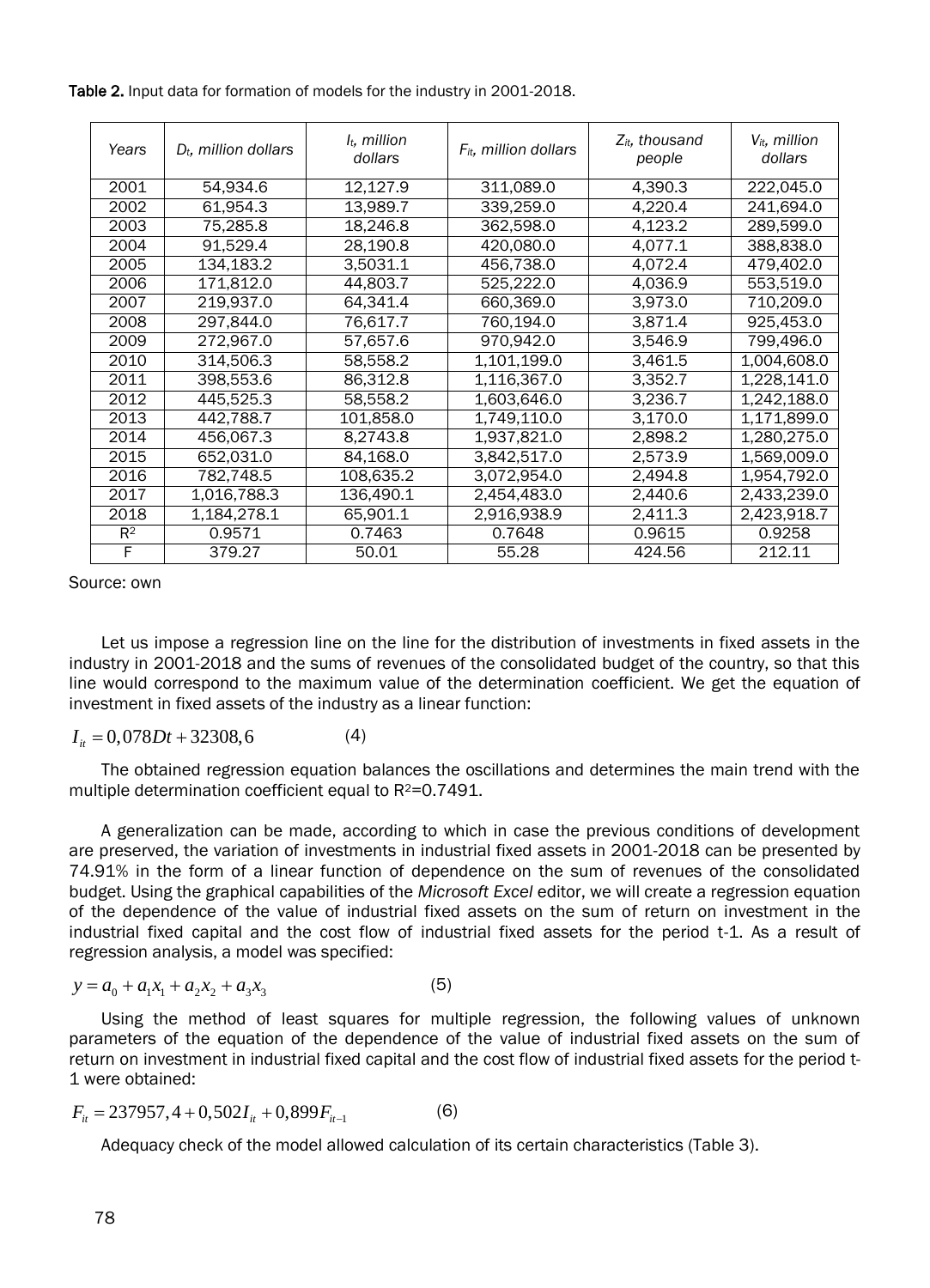#### Table 3. Model Features

| <b>Model Features</b>                          | Meanings | <b>Model Features</b>                                                     | Meanings |
|------------------------------------------------|----------|---------------------------------------------------------------------------|----------|
| Multiple correlation coefficient<br>$(R_{xy})$ | 0.875    | Matching correlation coefficients including                               |          |
| Determination factor (d)                       | 0.765    | 1) Investments in fixed capital of the industry $(r_{x1y})$               | 0.765    |
| F-criterion for distribution (Frsp)            | 55.28    | 2) cost flow of industrial fixed assets for the<br>period t-1 $(r_{x2y})$ | 0.875    |

Source: own

It can be concluded that the dependence between the factors under study is most fully described by the following factor model:

 $V_{it} = 5800427 - 0,203 F_{it} - 1290,89 Z_{it}$ (7)

The equation coefficients show the quantitative impact of each factor on the resultant while the other values are unchanged. The cost of output of goods and services in the industry will decrease by 0.203 points, while the cost of fixed assets in the industry will increase by 1 point, and the number of those employed in the industry will decrease by 1,290.89 points. The next step is to evaluate the reliability of the obtained model, the result of which is presented in Table 4.

Table 4. Assessment of the reliability of the econometric model of industrial output of goods and services

| <b>Regression statistics</b>             |         |  |  |  |
|------------------------------------------|---------|--|--|--|
| Correlation coefficient (multiple R)     | 0.9622  |  |  |  |
| Determination coefficient R <sup>2</sup> | 0.9258  |  |  |  |
| Normal $R2$                              | 0.9159  |  |  |  |
| Standard error                           | 200,717 |  |  |  |
| Observation                              | 18      |  |  |  |

Source: own

That is, the results of the *Microsoft Excel* calculations provide the greatest number of characteristics of close relationships. The determination coefficient for the linear model shows that the variation of the output of goods and services in the industry is determined by 92.58% by the variation of the factors under study. The correlation coefficient shows that there is a very close relationship between the cost of producing goods and services in industry, on the one hand, and the cost of industrial fixed assets and the number of people employed in the industry, on the other hand. In order to estimate the reliability of the econometric model as a whole, let us calculate the Fisher criterion (F-criterion) using the formula:

$$
F = \frac{\frac{R^2}{m-1}}{\frac{1-R^2}{n-m}}
$$

The evaluation results are summarized in Table 8.

(8)

Table 8. Assessing the reliability of the model of output of goods and services in the industry by the Fisher criterion

| Dispersion analysis | df | SS          | ΜS        |         | F significance |
|---------------------|----|-------------|-----------|---------|----------------|
| Regression          |    | 7.5E+12     | $3.8E+12$ | 9.4E+01 | 3.4E-09        |
| Remainder           | 15 | $6.0E + 11$ | 4.0E+10   |         |                |
| Гоtal               |    | $8.1F+12$   |           |         |                |

Source: own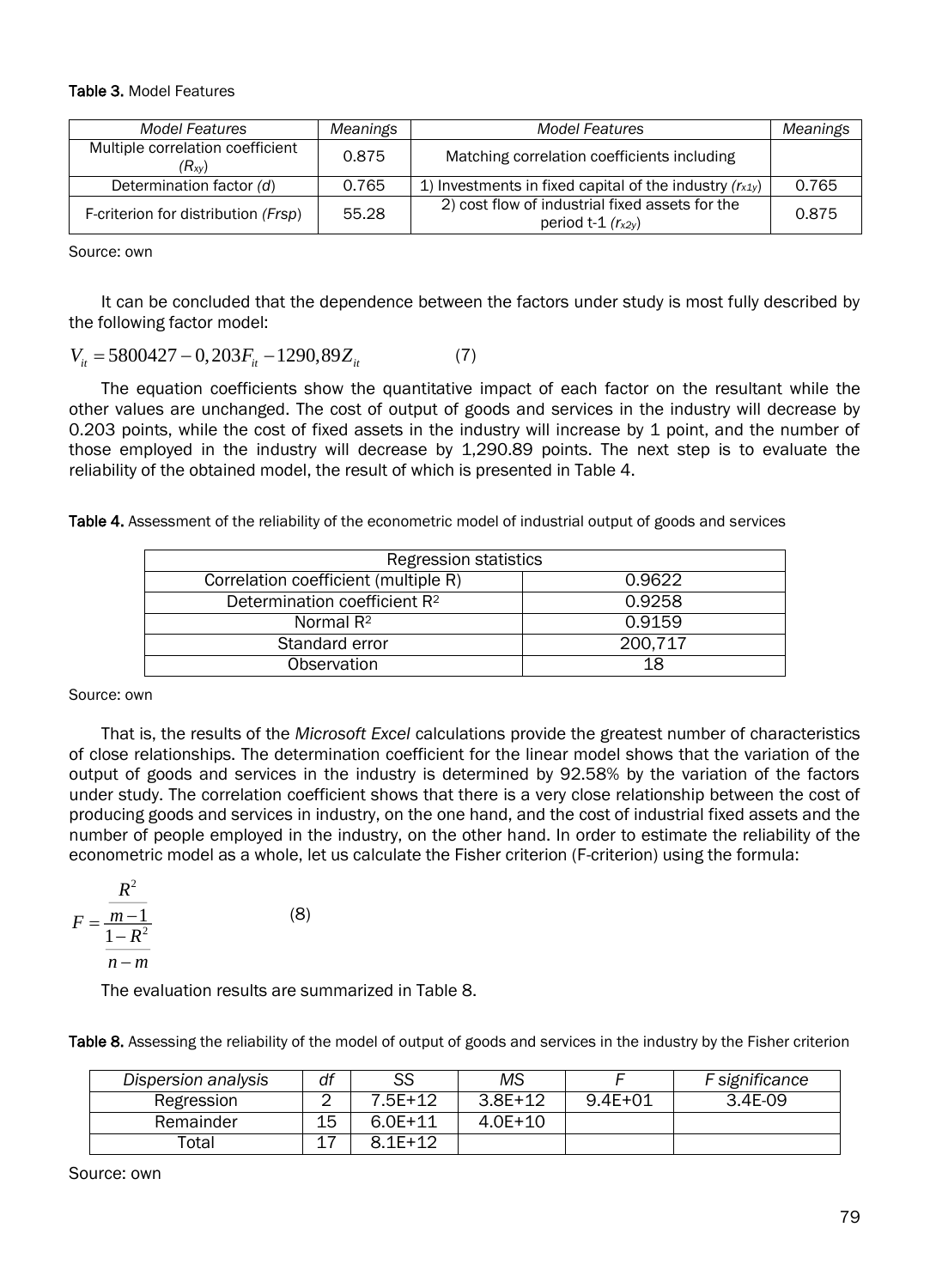Since F=9.4E+01 and the significance of F=3.4E-09, the model as a whole is significant. Since Ffact> Ftabl, the hypothesis of the importance of relationship is accepted and the model of output of goods and services in the industry is statistically significant. It should be noted that the reliability of an econometric model can be achieved only at the expense of individual parameters, while the other parameters may not be reliable, so it is reasonable to assess the significance of each parameter of the models. To do this, let us calculate the t-test (Student's criterion) using the formula (9):

$$
t_{aj} = \frac{\left| a_{j} \right|}{S_{aj}}
$$

where  $a_j$  is the estimation of the model parameter;  $S_{aj}$  is the standard parameter error.

(9)

The results of the t-criterion calculation for a specific econometric model of the output of goods and services in the industry are summarized in Table 9.

Table 9. Credibility assessment of the model of the output of goods and services in the industry by Student's criterion

|                           | Coefficients | Standard error | t-statistics | P-values |
|---------------------------|--------------|----------------|--------------|----------|
| Y- crossing               | 5.800.427.30 | 952.022.00     | 6.09         | 0.00     |
| -F <sub>it</sub> Variable | ว.20         | 0.14           | -1.47        | 0.16(61) |
| Z <sub>it</sub> Variable  | $-1.290.89$  | 222.26         | -5.81        | 0.00     |

Source: own

We will test the model in forecasting the growth of agricultural output. We will make calculations on the development of a system of econometric models on agriculture to forecast the structure of the economy per types of economic activities. Output data for regression analysis for agriculture are presented in Table 10.

Table 10. Input data for the formation of the agricultural model in 2021-2038.

|       | $D_t$ , million | $l_t$ , million | $F_{it}$ , million | $Z_{it}$ , thousand | V <sub>it</sub> , million |
|-------|-----------------|-----------------|--------------------|---------------------|---------------------------|
| Years | dollars         | dollars         | dollars            | people              | dollars                   |
| 2021  | 54,934.6        | 1,471.0         | 93,392.0           | 4,148.1             | 66,788.0                  |
| 2022  | 61,954.3        | 1,969.4         | 86,192.0           | 4,135.8             | 66,902.0                  |
| 2023  | 75,285.8        | 2,999.2         | 77,979.0           | 4,105.7             | 66,602.0                  |
| 2024  | 91,529.4        | 3,419.2         | 75,447.0           | 3,998.3             | 86,216.0                  |
| 2025  | 134,183.2       | 4,931.5         | 76,034.0           | 4,005.5             | 95,520.0                  |
| 2026  | 171,812.0       | 7,364.3         | 75,511.0           | 3,652.6             | 99,154.0                  |
| 2027  | 219,937.0       | 9,554.9         | 78,978.0           | 3,484.5             | 114,031.0                 |
| 2028  | 297,844.0       | 12,469.1        | 95,880.0           | 3,322.1             | 157,208.0                 |
| 2029  | 272,967.0       | 5,324.9         | 103,187.0          | 3,152.2             | 159,187.0                 |
| 2030  | 314,506.3       | 12,296.8        | 113,388.0          | 3,115.6             | 189,373.0                 |
| 2031  | 398,553.6       | 18,319.7        | 118,019.0          | 3,410.3             | 253,485.0                 |
| 2032  | 445,525.3       | 12,296.8        | 137,640.0          | 3,308.5             | 261,707.0                 |
| 2033  | 442,788.7       | 16,526.9        | 156,013.0          | 3,389.0             | 306,998.0                 |
| 2034  | 456,067.3       | 1,7137.3        | 171,392.0          | 3,091.4             | 381,227.0                 |
| 2035  | 652.031.0       | 27,900.0        | 210,169.0          | 2,870.6             | 558,788.0                 |
| 2036  | 782,748.5       | 4,5042.4        | 270,467.0          | 2,866.5             | 655,569.0                 |
| 2037  | 1,016,788.3     | 57,804.7        | 341,622.0          | 2,860.7             | 727,352.0                 |
| 2038  | 1,184,278.1     | 65.901.1        | 247,809.2          | 2,694.1             | 757,896.0                 |
| $R^2$ | 0.9571          | 0.9043          | 0.9040             | 0.8921              | 0.9548                    |
| F     | 379.27          | 160.64          | 160.08             | 140.55              | 359.11                    |

Source: own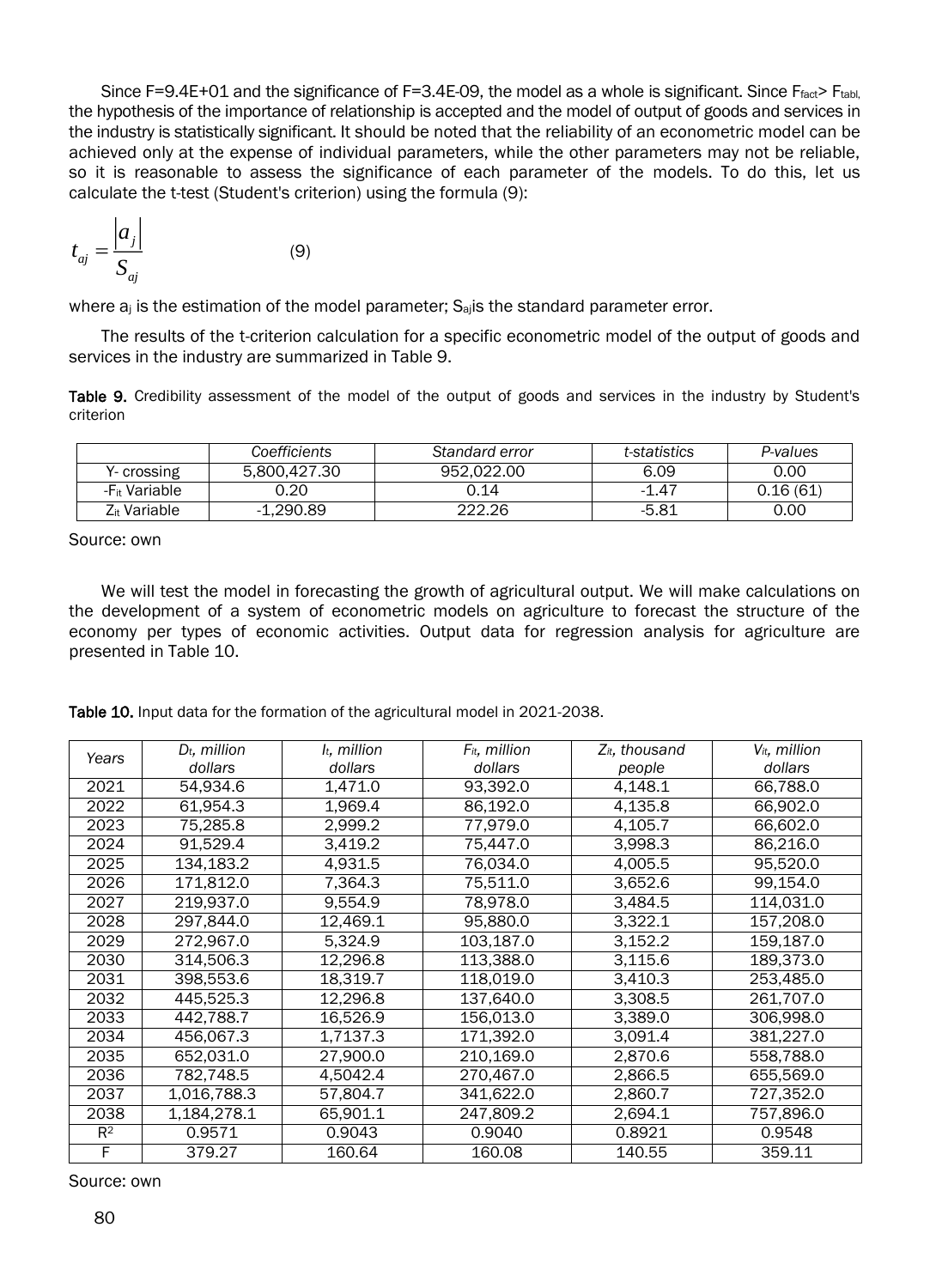Thus, the following changes in the model of economic development took place during the analyzed period:

- there is a small change in the structure of the economy by types of economic activities;
- $-$  the general ratio of specific weight in the output of goods and services in market prices by types of economic activities is preserved;
- structural shifts in the sectoral structure have not changed significantly.

On the basis of the forecast data related to the structural transformation of the model of economic development, the state develops measures of state policy on stabilization of the economy from consequences of possible structural transformation.

### **CONCLUSION**

The article provides the layout of the global economic recovery trend in terms of stimulating an increase in the value of production assets and an overall assessment of the development potential of the research program. Budgeting of the process should be considered in terms of formation of the development model not only on the basis of factual assessment, but on the level of forecasted economic growth as well. In the course of the research, prognostic and extrapolation methods were mainly used, based on the actual data collected in the context of growing economy prior to the crisis.

The main results of the research are presented in the form of a model for reducing the consequences of the liquidation of crisis phenomena.

Using the Bertelsmann Transformation Index modeling, we propose a factor model that describes the dependence between the investigated factors as fully as possible. The equation coefficients show the quantitative impact of each factor on the resultant while the other values are unchanged. This method, based on parametric equations, makes it possible to identify growth opportunities for countries with economies in transition.

Thus, in accordance with the calculated characteristics (coefficients of determination, correlation, Fisher and Student's criteria) used to assess the reliability of the model, we can conclude that the model we have built reflects the close relationship between the gross output of goods and services in the industry during the crisis and shows the possibility of changes in the value of fixed assets in the industry and the number of employees engaged in the industry after the crisis.

### **REFERENCES**

- Amal, M. (2016), *Foreign Direct Investment in Brazil: Post-Crisis Economic Development in Emerging Markets*, Academic Press.
- Buzgalin, A., Kolganov, A. (2009), "World economic crisis and scenarios of post-crisis development: Marxist analysis", *Voprosy Ekonomiki*, No. 1, pp. 119–132 (in Russian).
- Delibasic. M. (2019), "The Impact of Neoliberal Economic Policy on Economic Development in the Countries of Southeast Europe", *Transformations in Business & Economics*, Vol. 18, No. 2 (47), pp. 232-336.
- Fu, Z. (2010), "Explore new economic growth points in the post-crisis era, on the basis of independent innovation*",* in *2010 International Conference on Management and Service Science, MASS 2010*. https://doi.org/10.1109/ICMSS.2010.5578167
- Gong, W. (2003), "Post-crisis domestic procurement network to facilitate humanitarian assistance (a case of Sudan)" in *Proceedings of the ACM Conference on Electronic Commerce,* Vol. 5, pp. 506– 570.
- Huang, W., Jiang, L. (2011), "The innovation and development of network exhibition in the post-crisis era", in *2011 2nd International Conference on Artificial Intelligence, Management Science and Electronic Commerce, AIMSEC 2011 – Proceedings*, pp. 1692–1695.